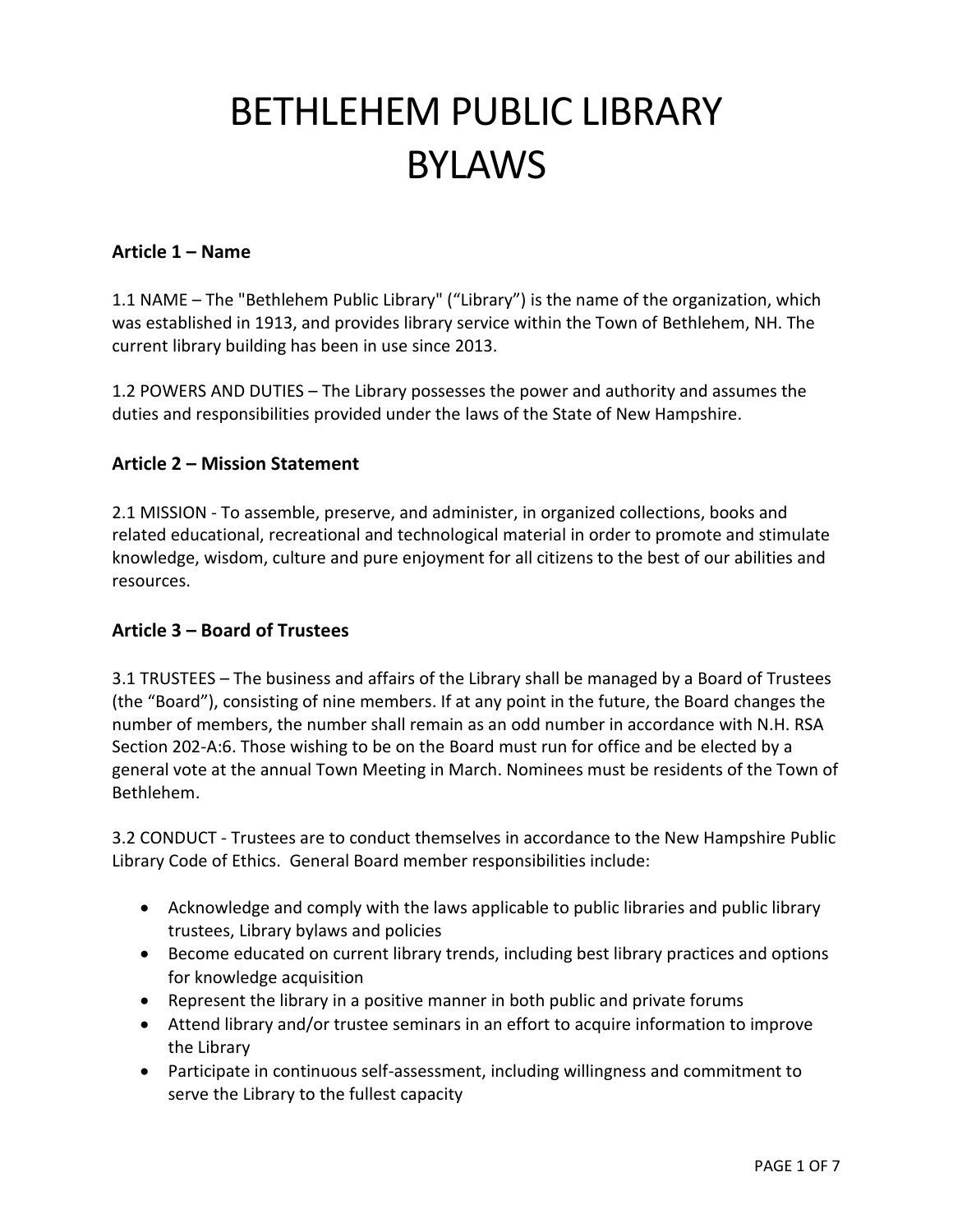3.3 COMPENSATION - All Trustees shall serve without pay, but they may be reimbursed for any and all reasonable expenses incurred in the interest of the Library, including membership dues in library organizations, conference attendance and necessary publications, when so authorized by the Board, per RSA 202-A:11, 14, 17.

3.4 TERM – The term of office of a Library Trustee shall be for three years and shall end on the day of the annual Town election. The members of the Board shall have staggered terms, so that there is a level of consistency within the Board. In the event of a vacancy in the office of Trustee prior to the expiration of the term of the Trustee, the remaining Board members shall provide a recommendation of an individual to fill the vacant Board seat to the Town Selectmen. The Selectmen will then appoint an individual to serve until the following election, in accordance with RSA 202-A:10 and RSA 669:75.

3.5 MEETING PARTICIPATION – Participation at meetings may be in person, or via electronic means (telephone or video conference), if arranged in advance.

3.5.1 ABSENCES – A Trustee who is absent for more than three meetings in a calendar year may be asked to resign from the Board unless a written explanation is offered to and accepted by the Board.

3.6 OFFICERS - The Board shall elect annually at the April meeting (after the town election and appointment onto the Board), from their own number, a chairperson, a vice chairperson, a treasurer, and a secretary. The Board may employ a non-trustee as bookkeeper and as recorder.

3.6.1 CHAIRPERSON – The Chairperson shall preside at all meetings of the Board, appoint all committees, execute all documents authorized by the Board, and authorize calls for any special meetings and other duties generally associated with the position.

3.6.2 VICE CHAIRPERSON – The Vice Chairperson, in the absence or inability of the Chairperson, or of a vacancy in that office, shall assume and perform the duties and functions of the Chairperson.

3.6.3 TREASURER – The Treasurer shall keep the funds of the Library in a banking institution in the name of the Library and shall render at each regular business meeting a report setting forth the receipts, disbursements, and the balance of the funds so held. A bookkeeper may be used to track accounts, for expenditure reconciliation, and for audit purposes.

3.6.4 SECRETARY – The Secretary shall keep a record of the proceedings of the Board and shall give all notice of meetings and other notices required. The Secretary may delegate notice duties to the Director of the Library. A recorder/note taker may be employed at the Board's discretion for any meeting.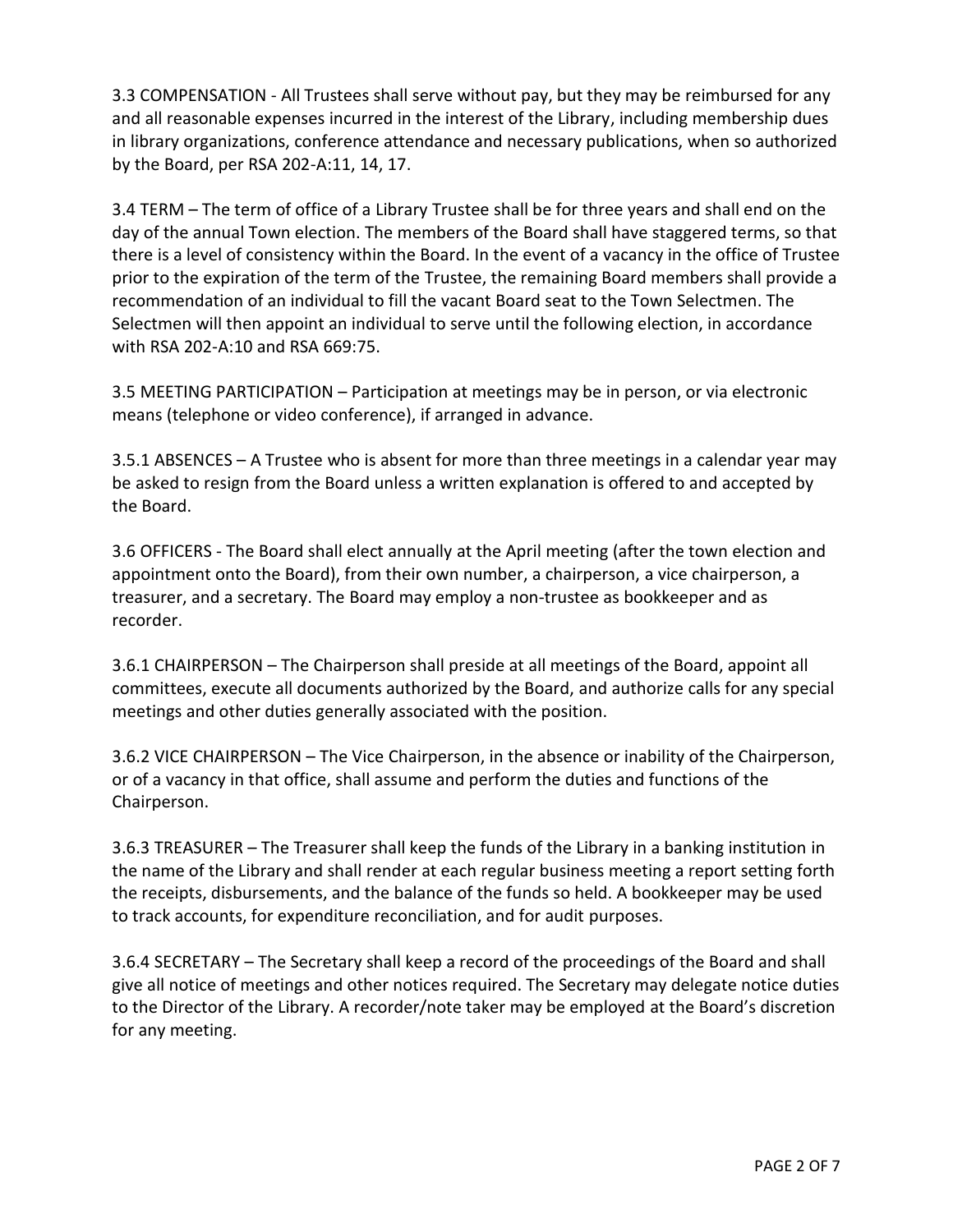# **Article 4 – Conflicts of Interest**

4.1 DISCLOSURE - Any potential conflict of interest on the part of any member of the Board shall be disclosed in writing to the Board and made a matter of record through an annual procedure and also when interest involves a specific issue before the Board. The minutes of the meeting shall reflect that a disclosure was made, any abstention from voting, and the actual vote itself.

4.2 RECUSAL - As elected officials, the Trustees are governed by N.H. RSA 669:7. Trustees may recuse themselves from any vote in which there is a conflict, perceived or actual. In those cases, the Trustee shall also refrain from any discussion or participation on the issue in question. Questions regarding conflicts of interest shall be presented to and decided by the Chairperson of the Board.

4.3 EMPLOYMENT - Trustees shall not be employees of the Bethlehem Public Library during their tenure.

4.4 LIBRARY DIRECTOR - The Library Director may not be a Library Trustee.

## **Article 5 – Financial Powers of the Board**

5.1. BUDGET - The Board shall approve a yearly budget and shall cause annual financial statements to be prepared in accordance with generally accepted accounting procedures. Such financial statements shall be reviewed and reported on by the Treasurer appointed by the Board.

5.2 FISCAL YEAR - The financial year of the Library shall begin on January 1st and shall end on December 31st.

5.3 TREASURER DUTIES - The Treasurer shall keep such records as may be necessary to prepare the Library's financial statements and shall supervise the operation of such bank accounts as shall from time to time be considered necessary. The Treasurer shall present a report of the financial position of the Library at each regular Trustee meeting.

#### **Article 6 - Trustees as Volunteers**

6.1 TRUSTEES AS VOLUNTEERS - Bethlehem Public Library recognizes the value and need of volunteers to assist in the promotion of the Library and some of the projects that are not within the general scope of employees' job descriptions. The Library Director and staff have specific operational policies and guidelines to maintain a consistent and professional relationship with Library volunteers.

The Board, essentially elected volunteers, have certain responsibilities, including the appointment of a librarian to oversee the day-to-day operation of the Library. According to NH RSA 202-A:17, Library employees can only be removed by Library Trustees through the Director.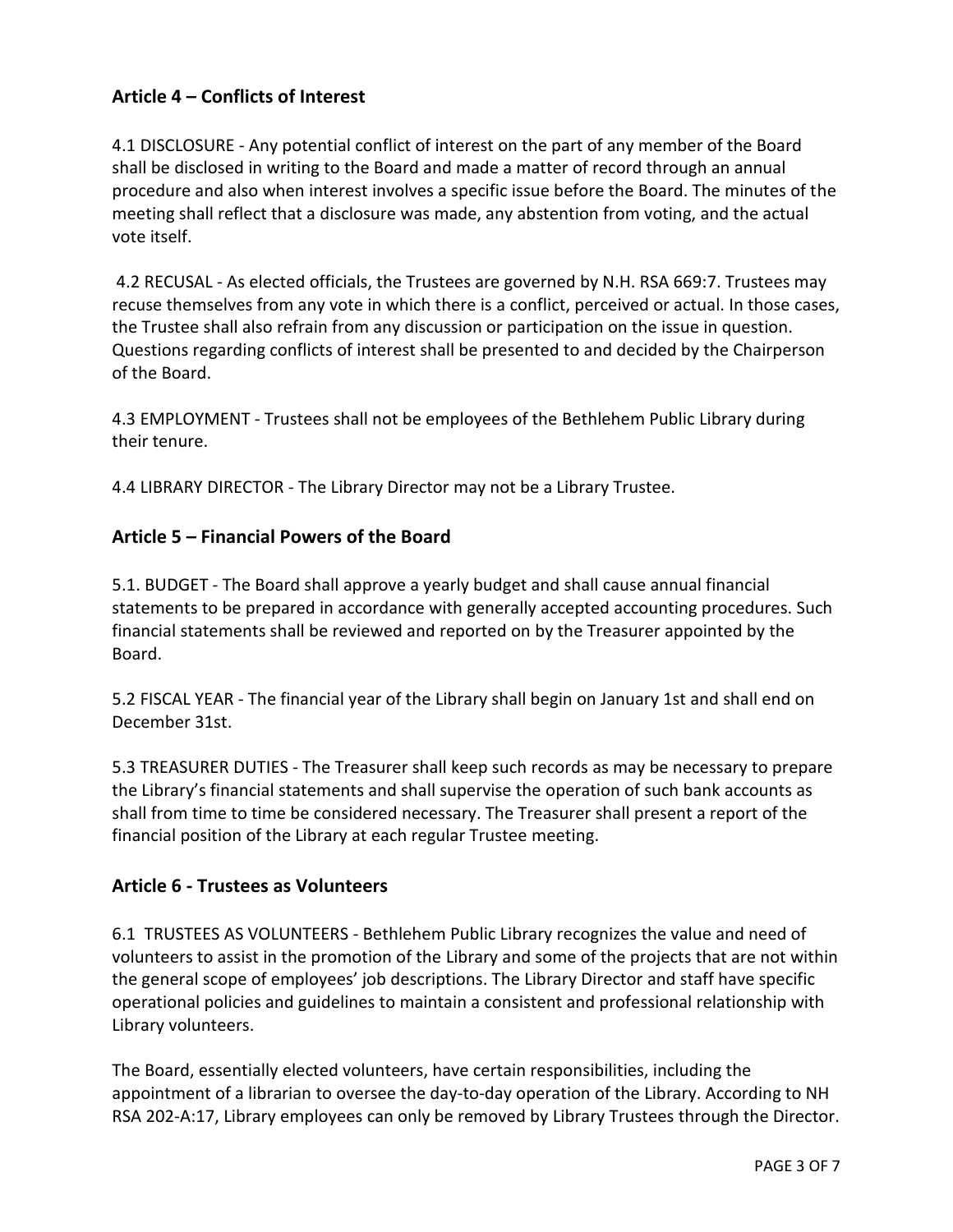Therefore, to avoid a direct conflict of interest, any member of the sitting Board of Trustees may not act as a volunteer in the Library unless:

- the volunteer duties are clearly defined in a volunteer agreement, or
- the volunteer job is in no way related to the duty of a Trustee.

The Board is sensitive to the confusion and risk inherent in a Library Employee supervising a volunteer Trustee (who has been entrusted with employment and remuneration responsibilities for all Library employees).

# **Article 7 – Library Director**

7.1 DIRECTOR – The Board, as required by law, shall appoint as Director of the Library (the "Director") a person duly qualified to act as such. The Director shall be appointed for a term of years pursuant to N.H. RSA 202-A:15. Trustees are not eligible for appointment to the position of Director.

7.2 DUTIES – The Director shall be the executive officer of the Library and perform their duties as per their job description.

## **Article 8 – Meetings**

8.1 REGULAR BUSINESS MEETINGS – Regular business meetings of the Board may be held each month from May through March, the date, place, and hour to be fixed by the Board.

8.2 ANNUAL MEETING –The annual election of officers shall be at the annual meeting of the Board, held in April after the annual Town Meeting (elections).

8.3 QUORUM – A quorum for the transaction of business at any meeting shall consist of a majority of the Board.

8.4 DIRECTOR – The Director is expected to attend all Board meetings and may participate in the discussion and offer professional advice, but may not vote upon any question. The Director may seek to be excused from attendance by the Board in advance of the meeting at which the Director does not anticipate being able to attend.

8.5 MAJORITY VOTE – A quorum being present, an affirmative vote of the majority of all members of the Board present at the time shall be necessary to approve any action of the Board.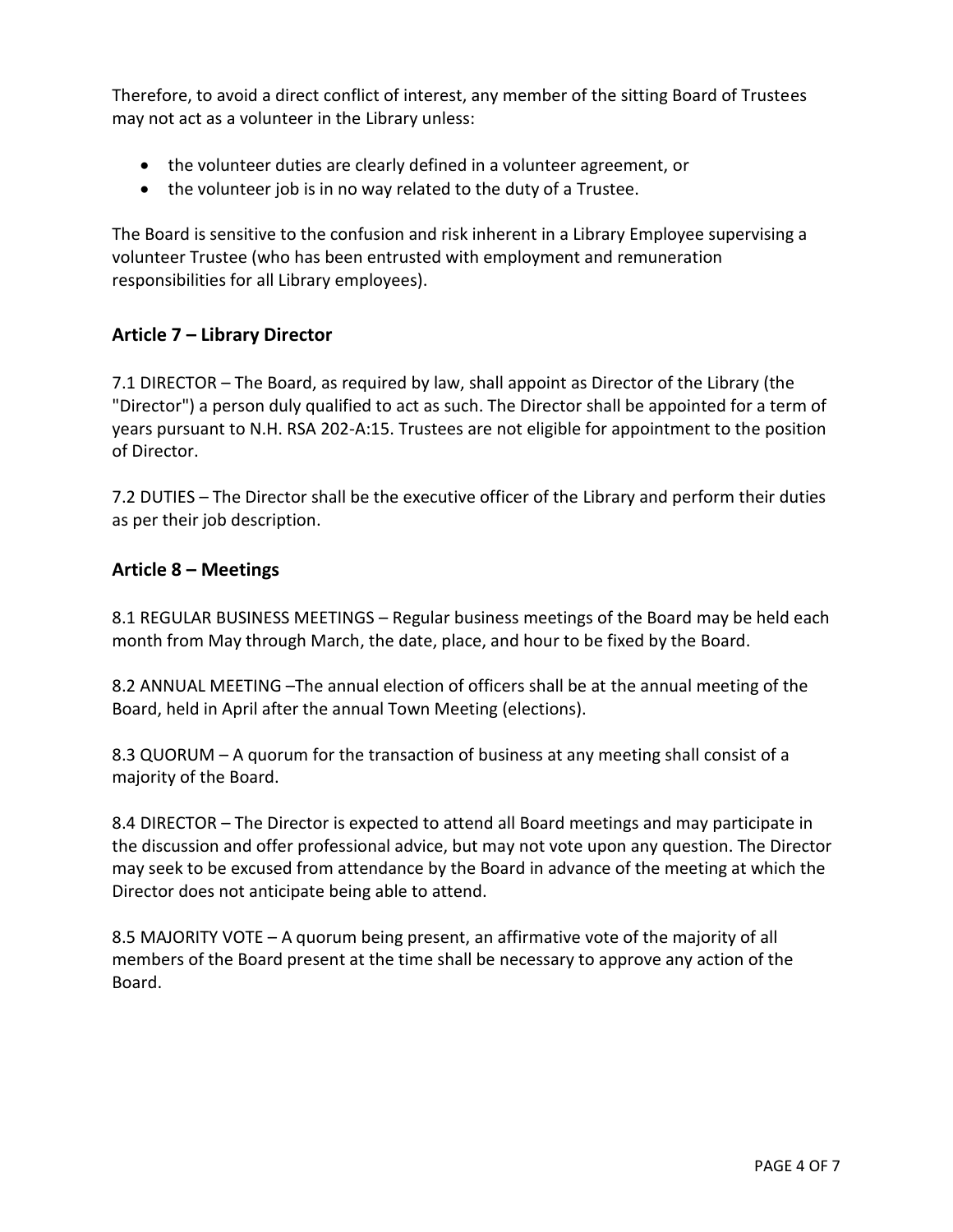# **Article 9 – Committees**

9.1 STANDING COMMITTEES - The Chairperson shall appoint all Standing Committees. A minimum of two members shall serve on each committee.

- Human Resources;
- Buildings and Grounds;
- Finance;
- Policies and Bylaws;
- Technology

9.2 OTHER COMMITTEES - The Chairperson shall appoint committees for such specific purpose as the business of the Board requires. The committee shall be discharged upon completion of the purpose for which it was appointed and after its final report is made to the Board.

9.3 REPORTING - All committees shall make progress reports to the Board at each meeting.

9.4 POWER - Committees shall only have advisory powers, unless otherwise directed by the Board.

## **Article 10 – General**

10.1 PUBLIC NOTICE – Notice of the regular meetings of the Board shall be publicly announced in two locations at least two days prior thereto. Meetings must be open to the public, per RSA 91-A.

10.2 MINUTES – A draft of the minutes must be written within five days after a meeting and submitted to the Board. The latest approved minutes will be available at the Library as well as on the Library website. The Library shall also maintain a copy of past minutes for inspection by the public at the Library.

#### **Article 11 – Library Property**

11.1 LIBRARY PROPERTY - All library materials held by the Library, whether print materials, audio or visual disks, videos, periodicals or other types of materials available for the public to borrow, are deemed to belong to the Library regardless of the person or institution who purchased or donated the materials. In accordance to N.H. RSA 202-A:24, "any person who shall willfully or maliciously deface, damage, or destroy any property belonging to or in the care of the library, shall be guilty of a misdemeanor and forfeit the use of the library. The cost of damages (up to three times the cost) may be recovered in an action in the superior court."

11.2 AVAILABILITY - All library material shall be available to all members of the public who are entitled to borrow materials whether in person or by interlibrary loan (except for reasonable restrictions on reference materials, rare or expensive materials or computer materials).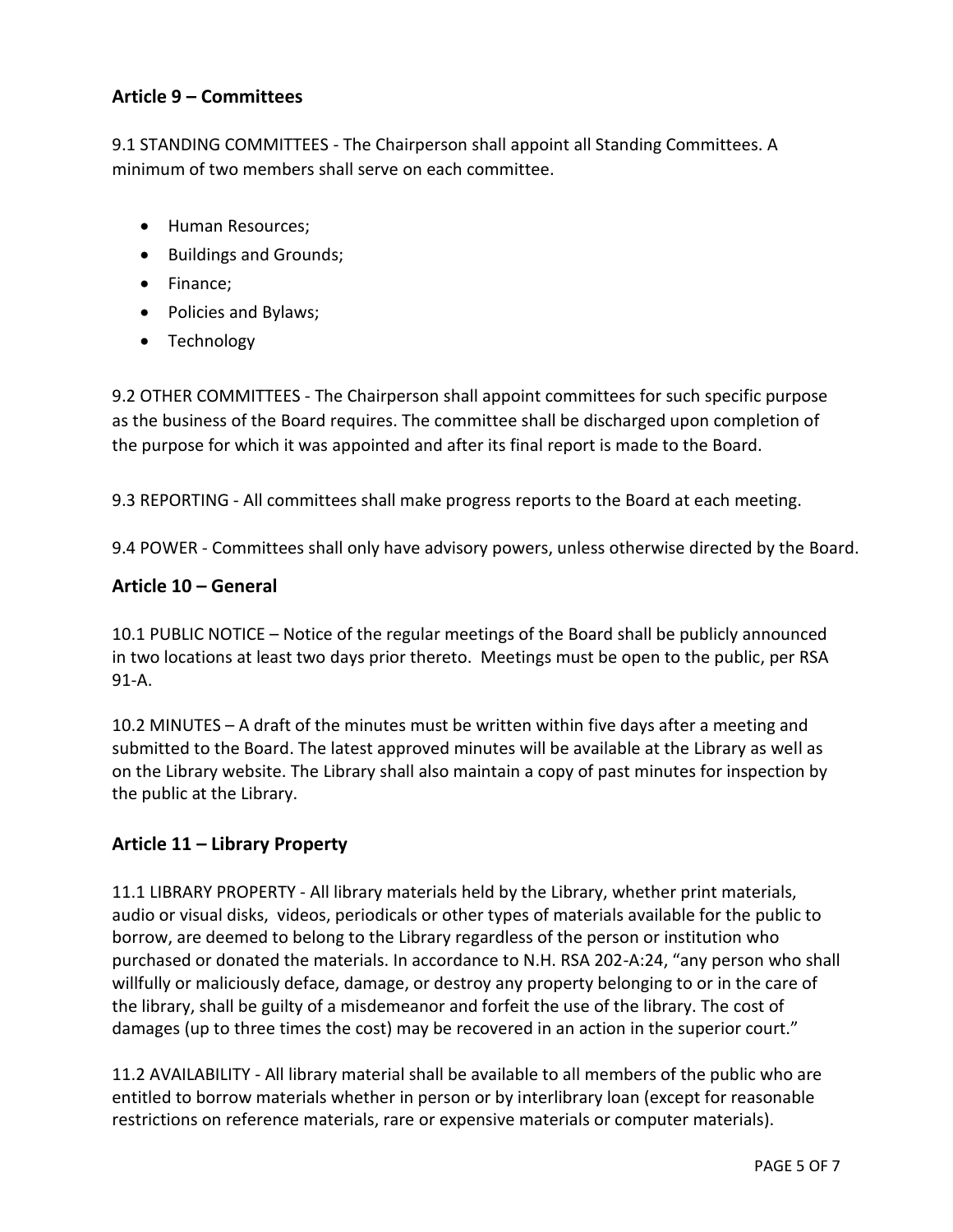11.3 CHECK-OUT OF MATERIALS - All library materials shall be properly checked out prior to leaving the building.

# **Article 12 – Amendments**

12.1 These bylaws may be amended at any meeting of the Board at which a quorum is present by the affirmative vote of a majority of all members of the Board, provided that written notice of the proposed amendment or amendments shall have been sent, via postal or e-mail, to the usual address of each member of the Board and posted in two appropriate public places at least 10 days prior to the meeting at which such action is proposed.

Revised September, 2004

Revised June, 2018